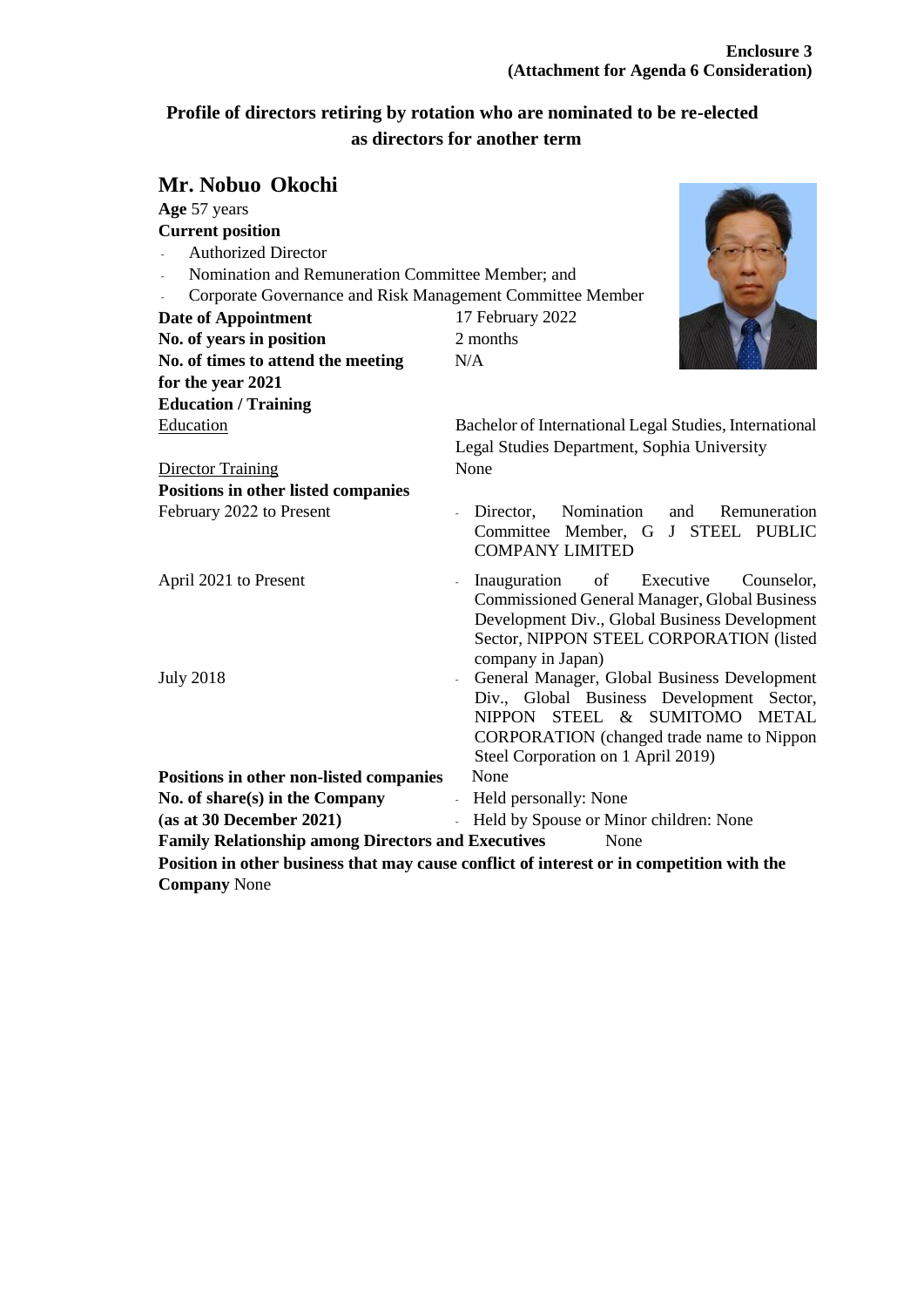# **Profile of directors retiring by rotation who are nominated to be re-elected as directors for another term**

| Mr. Bantoon Juicharern                                            |                                                                                                                 |
|-------------------------------------------------------------------|-----------------------------------------------------------------------------------------------------------------|
| Age 59 years                                                      |                                                                                                                 |
| <b>Current position</b>                                           |                                                                                                                 |
| Director                                                          |                                                                                                                 |
| <b>Chief Executive Officer</b>                                    |                                                                                                                 |
| Chairman of the Management Committee                              |                                                                                                                 |
| Date of Appointment as a Director                                 |                                                                                                                 |
| 17 February 2022                                                  |                                                                                                                 |
| No. of years in position                                          |                                                                                                                 |
| 2 months                                                          |                                                                                                                 |
| No. of times to attend the meeting                                | N/A                                                                                                             |
| for the year 2021                                                 |                                                                                                                 |
| <b>Education / Training</b>                                       |                                                                                                                 |
| Education                                                         | Master of Engineering (Industrial Engineering<br>and Management), Asian Institute of Technology<br>(AIT)        |
|                                                                   | Engineering<br>Bachelor<br>of<br>(Metallurgical),<br>Chulalongkorn University                                   |
| <b>Director Training</b>                                          | None                                                                                                            |
| Positions in other listed companies                               |                                                                                                                 |
| February 2022 to Present                                          | Director, Chief Executive Officer, Chairman of<br>the Management Committee, G J STEEL<br>PUBLIC COMPANY LIMITED |
| Positions in other non-listed companies                           |                                                                                                                 |
| February 2022 to Present                                          | Advisor, NIPPON STEEL SOUTHEAST ASIA<br>$\mathbb{R}^{\mathbb{Z}}$<br>CO., LTD.                                  |
| September 2016 to present                                         | Executive<br>Vice<br>President<br>General<br>and<br>Superintendent, NS-SIAM UNITED STEEL CO.,<br>LTD.           |
| April 2014                                                        | Executive<br>Vice<br>President<br>General<br>and<br>Superintendent, THE SIAM UNITED STEEL<br>(1995) CO., LTD.   |
| No. of share(s) in the Company                                    | Held personally: None                                                                                           |
| (as at 30 December 2021)                                          | Held by Spouse or Minor children: None                                                                          |
| <b>Family Relationship among Directors and Executives</b><br>None |                                                                                                                 |
|                                                                   | Position in other business that may cause conflict of interest or in competition with the                       |
| <b>Company None</b>                                               |                                                                                                                 |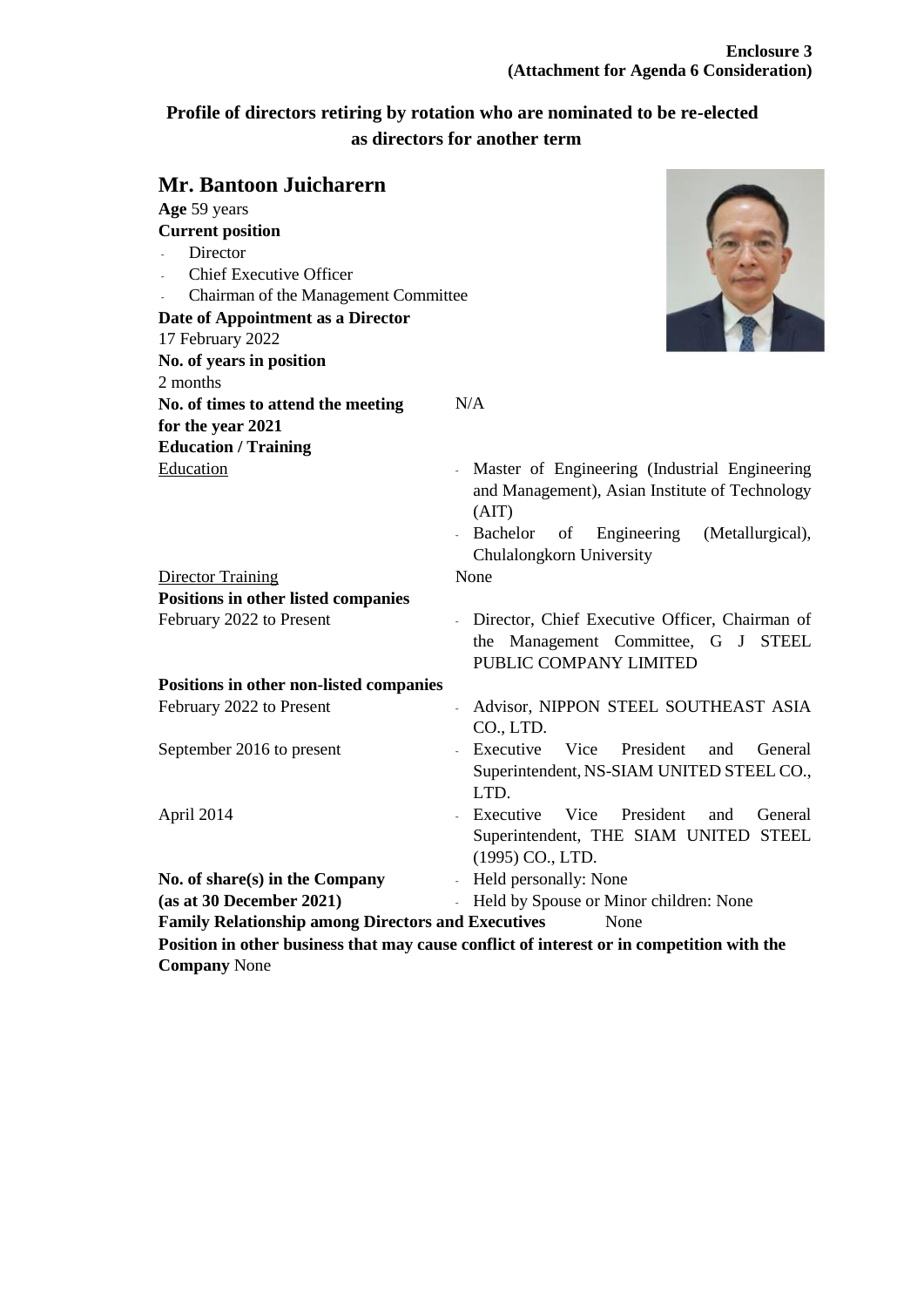### **Profile of directors retiring by rotation who are nominated to be re-elected as directors for another term**

### **Khunying Patama Leeswadtrakul**

**Age** 56 years **Current position Director** 

### **Date of Appointment as a Director** 17 May 2002 **No. of years in position** 19 years 11 months **No. of times to attend the meeting for the year 2021 Education / Training**



6/8 of Board of Directors meetings

- Education B. Econ. Ramkhamhaeng University
	- MBA., Ramkhamhaeng University
	- Master of Science (Human Resources Development), University of Manchester, England
	- Honorary Doctorate Degree of Liberal Arts, Rajamanagala University of Technology Phra Nakhon
	- Honorary Doctorate Degree of Liberal Arts (Tourism Industry), Christian University of Thailand
	- Honorary Doctorate in Music, Mahidol University
	- Honorary Doctor of Philosophy (Management), Lampang Rajabhat University
	- Honorary Doctorate in General Administration, Ramkhamhaeng University
	- Wharton-NIDA Executive Leadership Program, University of Pennsylvania
	- Leadership Program, Capital Market Academy, Class 5
	- The Program of Senior Executive in Criminal Justice Administration, Class 16
	- The Program of Senior Executive in Business and Industrial Development and Investment, Class 1
	- The National Defence Course of Thailand National Defence College, Class 58
	- The Rule of Law for Democracy Program of Constitution Court Academy Class 5
- Director Training Director Accreditation Program (DAP), Thai Institute of Directors (IOD)
	- Director Certification Program (DCP), Thai Institute of Directors (IOD)
	- The Role of Chairman Program (RCP), Thai Institute of Directors (IOD)
	- Financial Statements for Directors (FSD), Thai Institute of Directors (IOD)